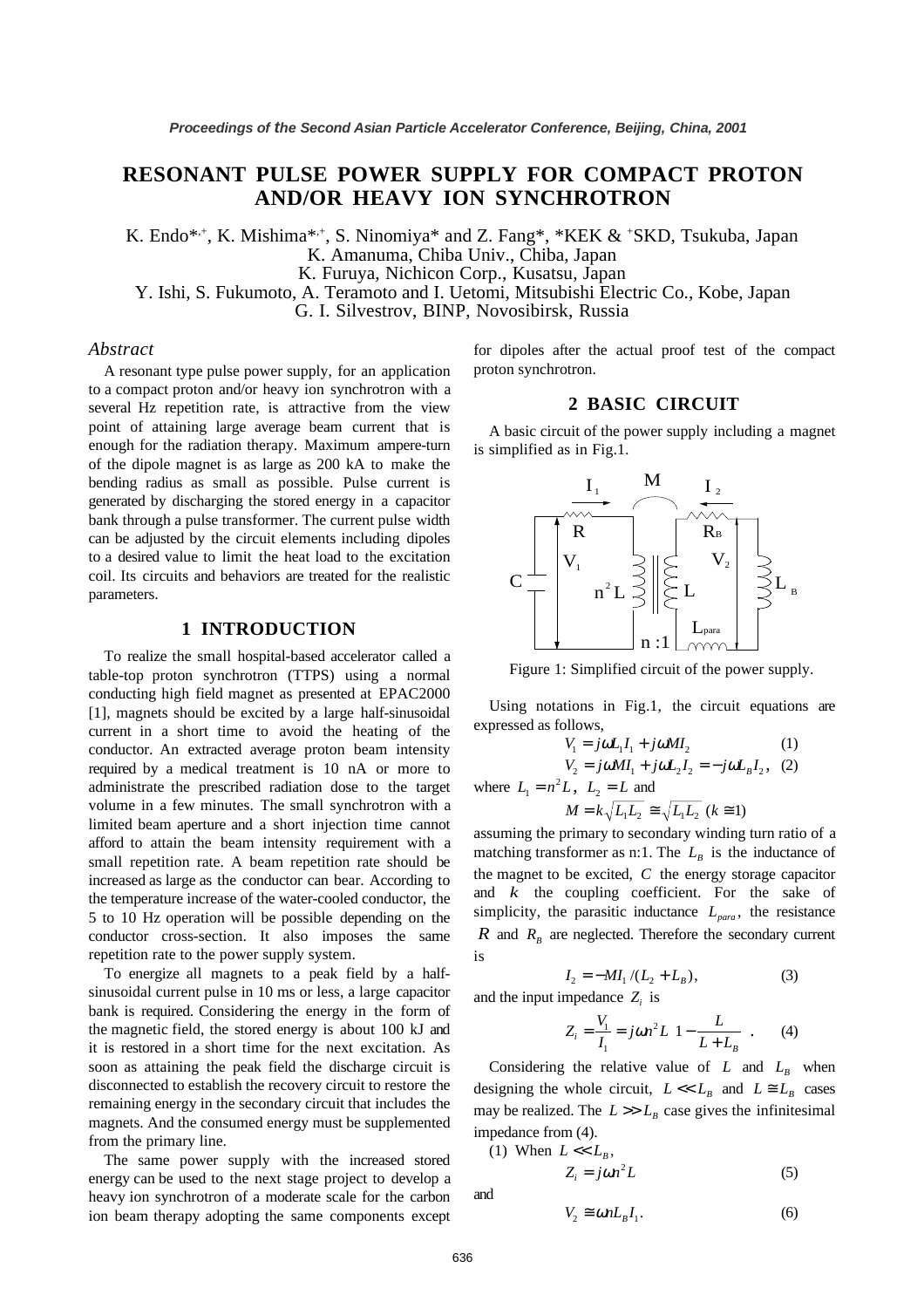In this case the total effective impedance is  $L_{total} = n^2 L_B$ and the resonant frequency is

$$
\omega = 1 / n \sqrt{CL_B} \ . \tag{7}
$$

Assuming 50Hz the turn ratio is  $n = 3.2 \times 10^{-3} / \sqrt{CL_B}$ . Let the magnet with multi-turn coil windings have 100 µH for TTPS. Then,  $n = 0.32 / \sqrt{C}$  is obtained. For an example,  $n = 7$  for 2.1 mF,  $I_1 = 3000$  A and  $V_1 = 4500$ V to attain the peak secondary current of 20 kA for 10 turn coil corresponding to 3 T.

(2) When  $L \cong L_B$ ,

$$
Z_i \cong 0.5j\omega n^2 L,\tag{8}
$$

and

$$
V_1 \cong 0.5j\omega n^2 L I_1. \tag{9}
$$

The total effective inductance in this case is  $L_{total} \approx 0.5 n^2 L_B$  which resonates with the capacitor *C*. Then, the resonant frequency is

$$
\omega = \sqrt{2/n^2 C L_B} \,. \tag{10}
$$

Letting  $L = L_B = 1 \mu H$  for 50 Hz,  $n = 4.5 / \sqrt{C}$  which leads to  $n \approx 100$  for 2.1 mF,  $V_1 = 6300 \text{ V}$  and  $I_1 = 2000$  A to attain the same peak magnetic field.



Figure 2: Estimations of capacitor, turn ratio of the matching transformer, primary current and capacitor voltage for exciting one dipole magnet up to the maximum field for (a) 10 turn coil and (b) 1 turn coil.

The turn ratio of the matching transformer and the primary voltage are small for larger  $L_B$ . Assuming above parameters in both cases, comparisons are given in Fig.2.

As the inductance of the multi-turn coil is larger than the parasitic one, problems associated with the cabling and electrical connection will be avoided in addition to simplification in manufacturing the matching transformer. However, the coil becomes complicated and requires more its space to built in.

#### **3 MULTI-MESH CIRCUIT**

The proton synchrotron ring magnets system is composed of 4 dipoles and 4 defocusing and 8 focusing quads [2]. The quadrupole field must track the dipole field precisely although the dipole is excited by the method mentioned above. As all dipoles assure the same instantaneous current all the time during acceleration, the multi-mesh circuit of Fig.3 is evaluated by the numerical simulation and its current and voltage behaviors are shown for the case of the multi-turn coil in Fig.4. The first peak attains 20 kA and the current trace shows the 50 Hz sinusoidal dumping oscillation due to the ohmic loss.



Figure 3: Multi-mesh circuit to assure the same instantaneous current for all dipole magnets with 10 turn coils.



Figure 4: Current and voltage behaviors of the multimesh circuit. (a) Terminal voltage of each dipole, and (b) currents and voltages at the probe points in Fig.3.

By putting the earth point at the middle of one of the coils, the phantom null voltage point is generated at the middle of others and the peak terminal voltage of every dipole is about  $\pm 340$  V as shown in Fig.4.



Figure 5: Multi-mesh circuit to assure the same instantaneous current for all dipole magnets with one turn coils.